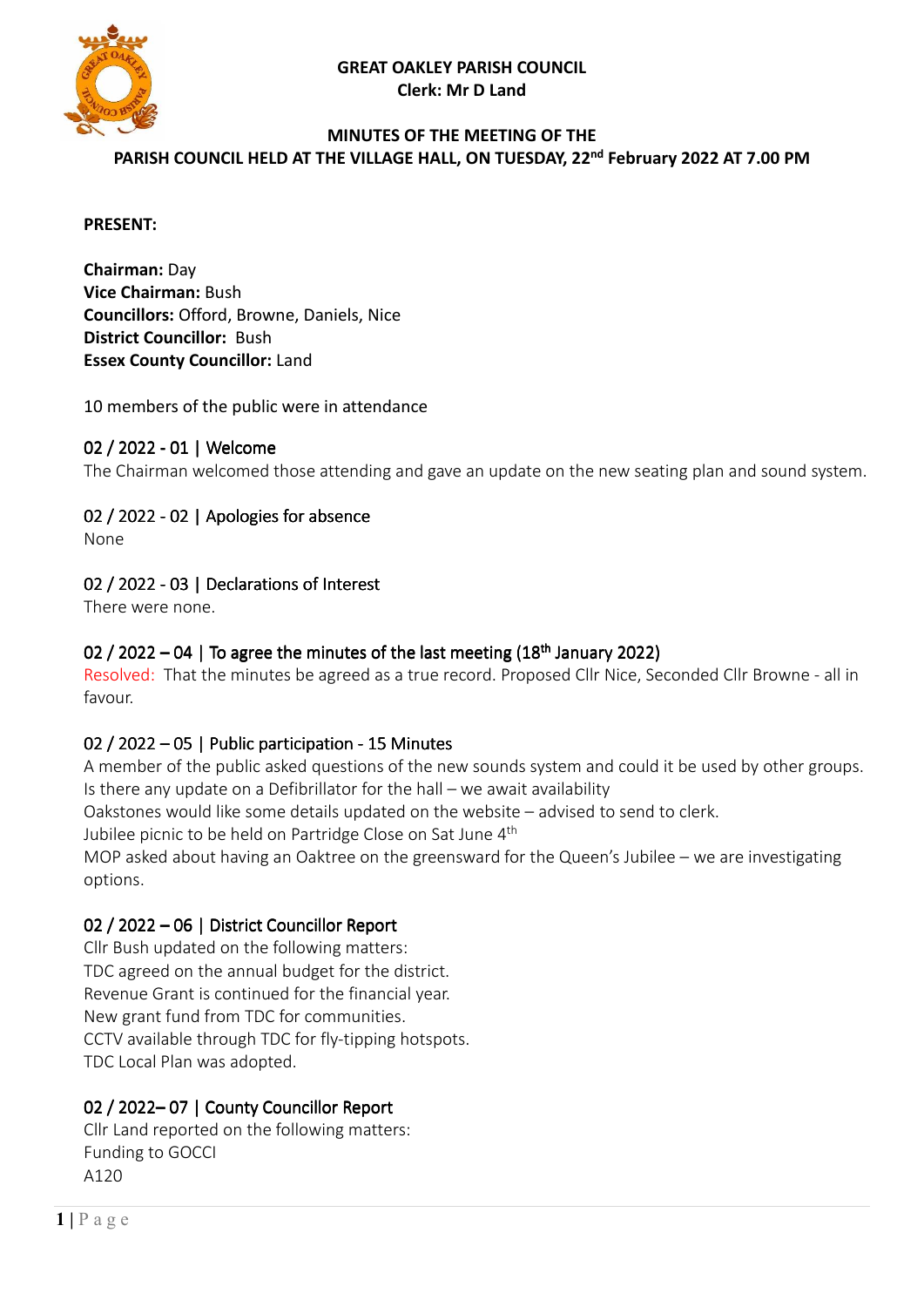#### **GREAT OAKLEY PARISH COUNCIL Clerk: Mr D Land**



### **MINUTES OF THE MEETING OF THE**

**PARISH COUNCIL HELD AT THE VILLAGE HALL, ON TUESDAY, 22nd February 2022 AT 7.00 PM** 

### 02 / 2022 – 08 | Clerk's Report & Correspondence

The Clerk reported on the following matters:

Light in Stones Green – agreed to arrange a meeting with the contractor and the resident.

Stones Green Hedge Cutting complete.

Applied for Omicron Grant through TDC.

The council agreed to support the erection of a sign but it was muted that we may like to have welcome to Great Oakley on the rear. They are responsible for the maintenance ongoing. Can we see a proposal?

### 02 / 2022 – 09 | Reports

### Burial Ground, Recreation Field, Play Area and Greenswards

Cllr Nice reported she has visited the various sites and all is in order.

RESOLVED: that a contractor 'mr clearit' be appointed to empty the bins in the graveyard fortnightly. Proposed Cllr Daniels, Seconded Cllr Browne – all in favour

RESOLVED: that Great Oaktree Land Services contract be extended till Winter 2022. Proposed Cllr Daniels Seconded Cllr Nice – all in favour

#### Public Rights of Way / Footpaths

Cllr Daniels noted the proposal from Hutchinson's port in Little Oakley, which would affect PROW and the beach.

ACTION: PROW it's not wide enough and dangerous and the path is overgrown. Write to Sarah Potter at ECC.

### Great Oakley and Stones Green in Bloom and Queens Jubilee

Cllr Nice explained some of the ideas, including road closures, marquees, bunting.

Cllr Daniels asked for support for a planter – agreed that a planter is a good idea

RESOLVED: to approve an amount of £1000 for the purchase of a bench. Proposed Cllr Bush Seconded Cllr Nice - all in favour.

RESOLVED: to approve £500 budget for the Jubilee Celebrations. Proposed Cllr Nice, Seconded Cllr Daniels

Update from Cllr Daniels on the telephone box, potential costings for upgrade, further books to be added.

#### TDALC

Nothing to report

### Village Hall

Chairman has asked for a full picture of the users, finances etc.

#### Stones Green

Nothing to report